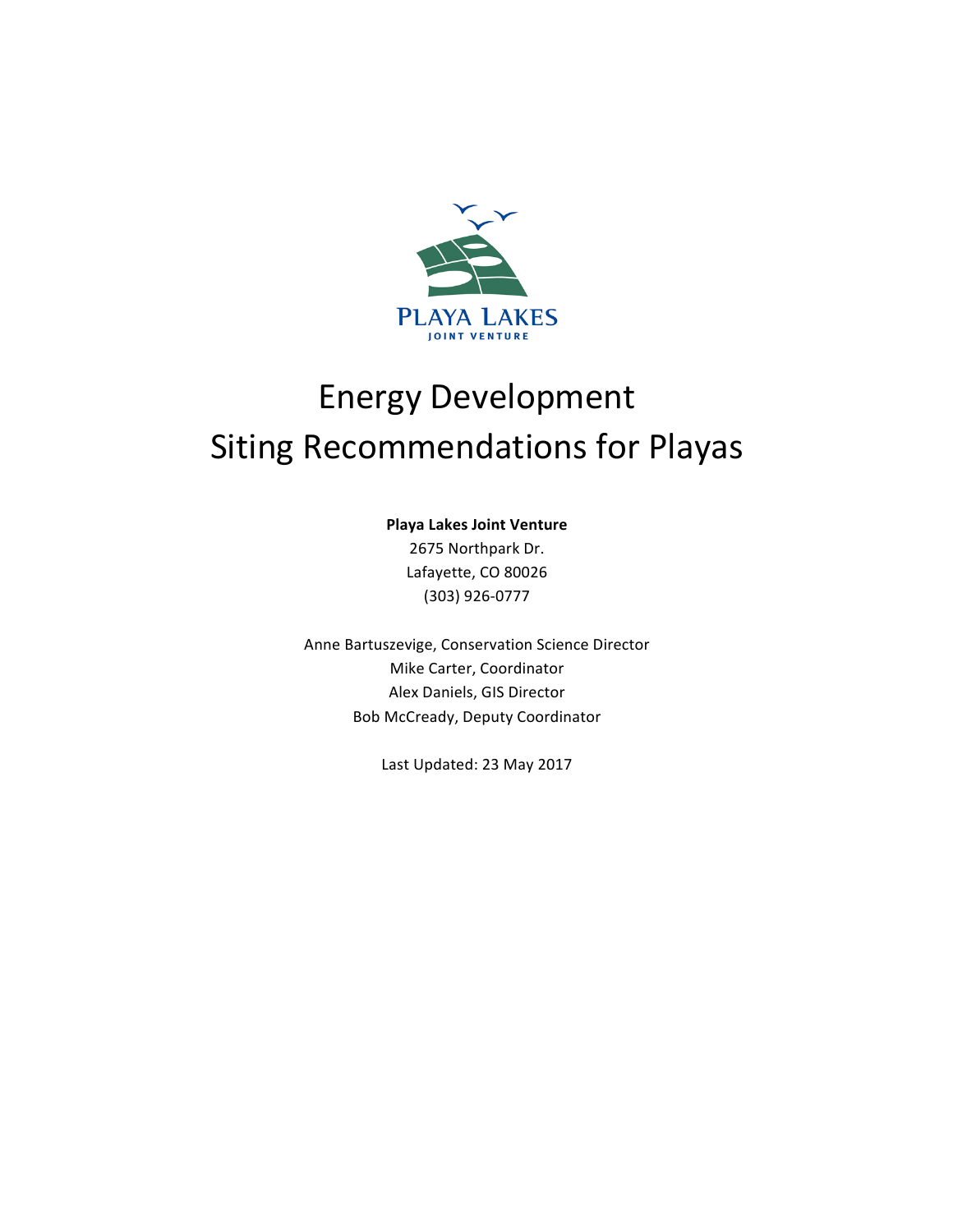# Background and Identification of Interaction with Energy Development<sup>1</sup>

Playas are round, shallow, clay-lined wetlands found throughout the short- and mixed-grass prairie region. Precipitation and associated runoff is the sole source of water for playas (Smith 2003). Once a playa has filled it may remain wet for several months, eventually drying out to start the process all over again. The hydroperiod of individual playas is highly variable over time and differs amongst playas. A study in Texas found that, on average, in January a playa has water in 1 out of 11 years (Johnson et al. 2009).

Playas provide benefit to the High Plains (Ogallala) Aquifer by allowing percolation of surface water through the clay layer of soil in the basin (Gurdak and Roe 2010). Recharge through playa basins occurs at a rate 1 to 2 orders of magnitude greater than through inter-playa areas (Gurdak and Roe 2010).

Playas are integral habitat in the western Great Plains region for a wide variety of taxa, especially wetland birds. Where playas are the only source of nearby surface water, they can attract many species of wildlife, often in high concentrations (Smith 2003). Wet playas are known to be habitat for amphibians, a taxon which is experiencing world-wide declines (Cariveau et al. 2007, Cariveau and Johnson 2007), and reptiles such as the yellow mud turtle (Smith 2003). Bats are known to feed on emerging insects at wet playas (Smith 2003). Waterfowl (e.g., ducks and geese), shorebirds (e.g., plovers, rails, sandpipers) and waterbirds (e.g., cranes), as well as the birds that prey on them (e.g., raptors), use inundated playas during migration as stopover points for feeding and resting.

The highly variable playa hydroperiods result in highly variable wildlife use from playa to playa and over time (Smith 2003). The fact that a playa may be dry at any one point in time should not be used to infer lack of wildlife use. For example, playas may be dry for many years and then fill with water during a rain event and subsequently host many birds and other wildlife species.

Where studies have been completed, high quality maps of playas (http://pljv.org/playa-maps) are available. As of this writing approximately 70,000 playas have been mapped in the western Great Plains region. The distribution of playas varies across the region; playas are sparsely distributed in some areas and clustered in other areas. These high density clusters of playas have been shown to host significantly greater numbers of waterfowl than other areas (Brennan 2006, Cariveau and Pavlacky 2008, Webb et al. 2010). In areas with few playas, large isolated playas can serve as stepping stone wetlands which connect playa clusters for feeding waterfowl (Moon 2004).

Placement of energy infrastructure in playas may reduce water-holding capacity, reduce or degrade habitat for wetland dependent species, and limit the hydrologic function of the playas (either directly within a playa or among a cluster of playas). Energy development (oil and gas, solar, and wind energy) and associated infrastructure such as pads, access roads, and distribution lines on or near playas, playa clusters, or large isolated playas may have adverse direct and indirect effects upon wildlife habitat and

<u> Andrew Maria (1989)</u>

 $^1$ Note: This is a biological document based on existing research and the experience of PLJV Scientists. The recommendations are not based on information provided by regulatory agencies and existing statutes. We recommend that energy developers contact appropriate state and federal agencies for regulatory guidance.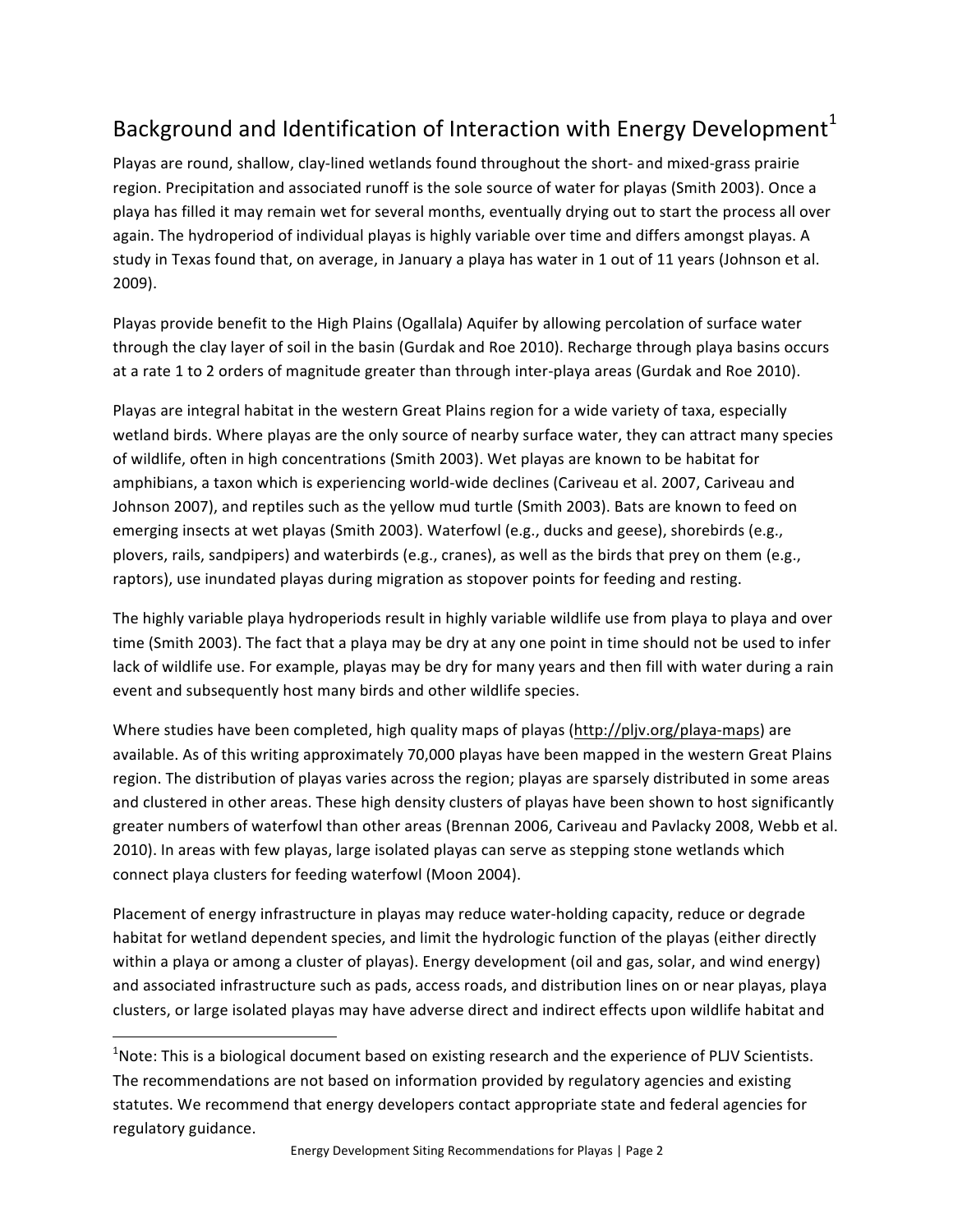waterfowl and other wetland birds. Proximity of infrastructure to playas may directly affect avian mortality as birds move among playas by increasing the risk of collision mortality. Nearby development may also indirectly impact avian species through the constant disturbance related to increased human activity and persistent noise in the area. For example, persistent negative effects have been found to occur in several bird species up to 600m from wind turbines (Langston and Pullan 2003). In the case of wind development, there is a paucity of data regarding the risk of avian collisions with turbines in the vicinity of playas. Current conclusions in this BMP are based on the data from more thoroughly-studied birds that use playas, such as cranes, that have a high collision risk with tall structures. In addition, playa habitat areas may be directly affected by development of access roads, construction of turbine foundations, and installation of new power lines. Placing energy infrastructure in playas may also directly negatively impact playa aquifer recharge and playa biodiversity function. Scientific studies have documented the recharge to the Ogallala aquifer through playas and the negative impacts of puncturing the clay layer in the playa basin<sup>2</sup>. Modified playa basins lose their hydroperiod and cease to function properly, which could affect birds, amphibians, and other wildlife through habitat loss. Habitat may also be indirectly affected similarly to the birds themselves, through the persistent disturbance attributable to noise and an increase in human activity.

## Identifying Playas and Creating the Playa Clusters Map

<u> Andrew Maria (1989)</u>

Playa Lakes Joint Venture can provide GIS data for the location of known playas at the state and county level (http://pljv.org/playa-maps). These data do not necessarily reflect all playas on the landscape. For example, in Nebraska, National Wetlands Inventory (NWI) maps identify playas with 91% accuracy (Cariveau et al. 2007), but in Colorado accuracy varies from 33 to 54% (Cariveau and Johnson 2007). Because of this, field verification is an important part of documentation in addition to remote assessment using spatial data.

In response to demand for spatially explicit information and guidance regarding playa conservation, the Playa Lakes Joint Venture (PLJV) developed the Playa Clusters map. The Playa Cluster map is intended for use by multiple stakeholder groups including natural resource professionals, land managers, and developers, providing them with spatially explicit data depicting where high densities of playas exist that may attract high numbers of waterfowl and associated wildlife.

Playa clusters were defined using a kernel density analysis that identified areas with either high playa density or high playa surface area, according to duck abundance data collected on playas. These measures were used to define playa clusters because multiple research studies have cited positive relationships between playa density and the total surface area of playas and duck abundance (Brennan 2006, Cariveau and Pavlacky 2008, Webb et al. 2010). Data from Cariveau and Pavlacky (2008), a study which was conducted on playas in northeast Colorado, were analyzed to determine quantitative

 $2$  Clay layer depth and thickness are highly variable and dependent upon on playa size, location, soil-type and other local conditions. Depth of Randall clay generally is from more than 14 feet in playa lake proper to less than 12 inches at rim (Smith, S.J., B.A. Stewart, A.N. Sharpley, J.W. Naney, T. McDonald, M.G. Hickey, and J.M. Sweeten. 1993. Nitrate and other nutrients associated with playa storage of feedlot wastes. Report for Texas Agricultural Extension Service, College Station, TX. 21 pp.)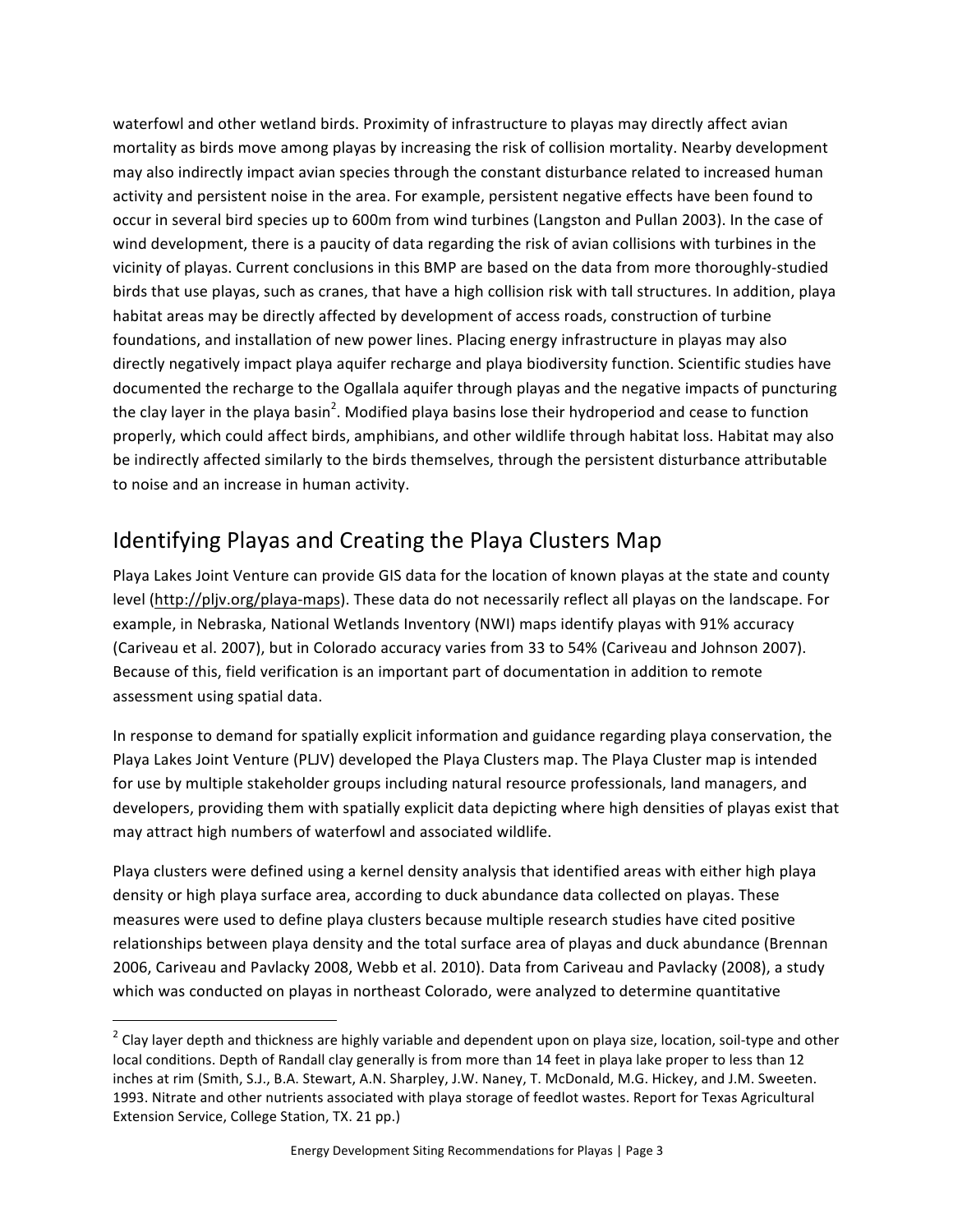thresholds for playa point density and surface area density at which duck abundance increased (Pavlacky unpublished data). The study found that duck abundance increased when playa density in the surrounding 2km area (the estimated minimal dispersal distance of Northern Pintails as observed in south-central Nebraska<sup>3</sup>) reached 0.55 playas/km<sup>2</sup> or when playa surface area density in the surrounding 2km area reached 0.55%/km<sup>2</sup>. Playas that met these criteria were identified and the original density thresholds were transformed into analogous thresholds for kernel density by choosing values of kernel density that captured 95% of the high density and high surface area density playas. Ultimately kernel density thresholds were used to delineate playa clusters from the kernel density surface.

Playas that are isolated within their cluster and that exceed 22.97 acres in size have sufficient surface area to be defined as a Large Isolated Playa. These playas are thought to be important in three ways: 1) as stepping stone wetlands which connect playa clusters for feeding waterfowl (Moon 2004), 2) as playas that are likely to provide more water for longer periods of time than most playas because of their larger size, and thus provide important reliable reservoirs for migratory species including the pronghorn (Duncan et al. 2016), 3) as resting and foraging habitat for migrating waterfowl, shorebirds and other avian species (Brennan 2006, Cariveau et al. 2007, Cariveau and Pavlacky 2008, Webb et al. 2010).

## Siting Recommendations<sup>4</sup>

<u> Andrew Maria (1989)</u>

Conduct surveys for playas in areas where playas are known or may exist. 1) Review spatial data for mapped playas and playa clusters. 2) Perform a site evaluation to confirm existence and location of existing or unmapped playas. Confirmation is best done on site using soils data and other playa characteristics (e.g. hydrology, soils, and plants). Developers should work with experts knowledgeable about playas to determine playa locations and appropriate conservation measures.

Avoid playa clusters. A recent network analysis of playas across the southern Great Plains demonstrates that to maintain connectivity and functioning of the playa network, at least 40% of playas need to remain present and functioning on the landscape (Albanese and Haukos 2015). Because most playas are already affected by at least one of: accumulated sediments, pits, ditches, roads and other modifications, it is important to prevent activities that further impact playa clusters. Therefore, we recommend avoiding all playa clusters when developing new energy infrastructure.

A convex hull is the simplest and most straightforward way to determine the impact of a wind farm on playas and playa clusters. Based on a set of input points, a convex hull is the smallest convex polygon that contains all of the points. The figure below illustrates a convex hull drawn around a set of points

 $3$  Daily movements of Northern Pintails are 3.72 – 5.73 km (2.3 – 3.6 miles). During the hunting season movements increase to 6.74 - 9.4 km (4.2 - 5.8 miles). (Moon, J.A. 2004. Survival, Movements and Habitat Use of Female Northern Pintails in the Playa Lakes Region. M.S. Thesis, Texas Tech University. 216 p.)

 $4$  Typical guidance follows the pattern of avoid, minimize and mitigate. In this document we diverge from this structure and do not include a minimize category because in our opinion, the playa clusters function as a collective unit of playas. Therefore, if development occurs within the cluster, the integrity of that cluster is compromised. Regarding mitigation or offsets, PLJV is developing recommendations, which will be completed soon and available in a separate document.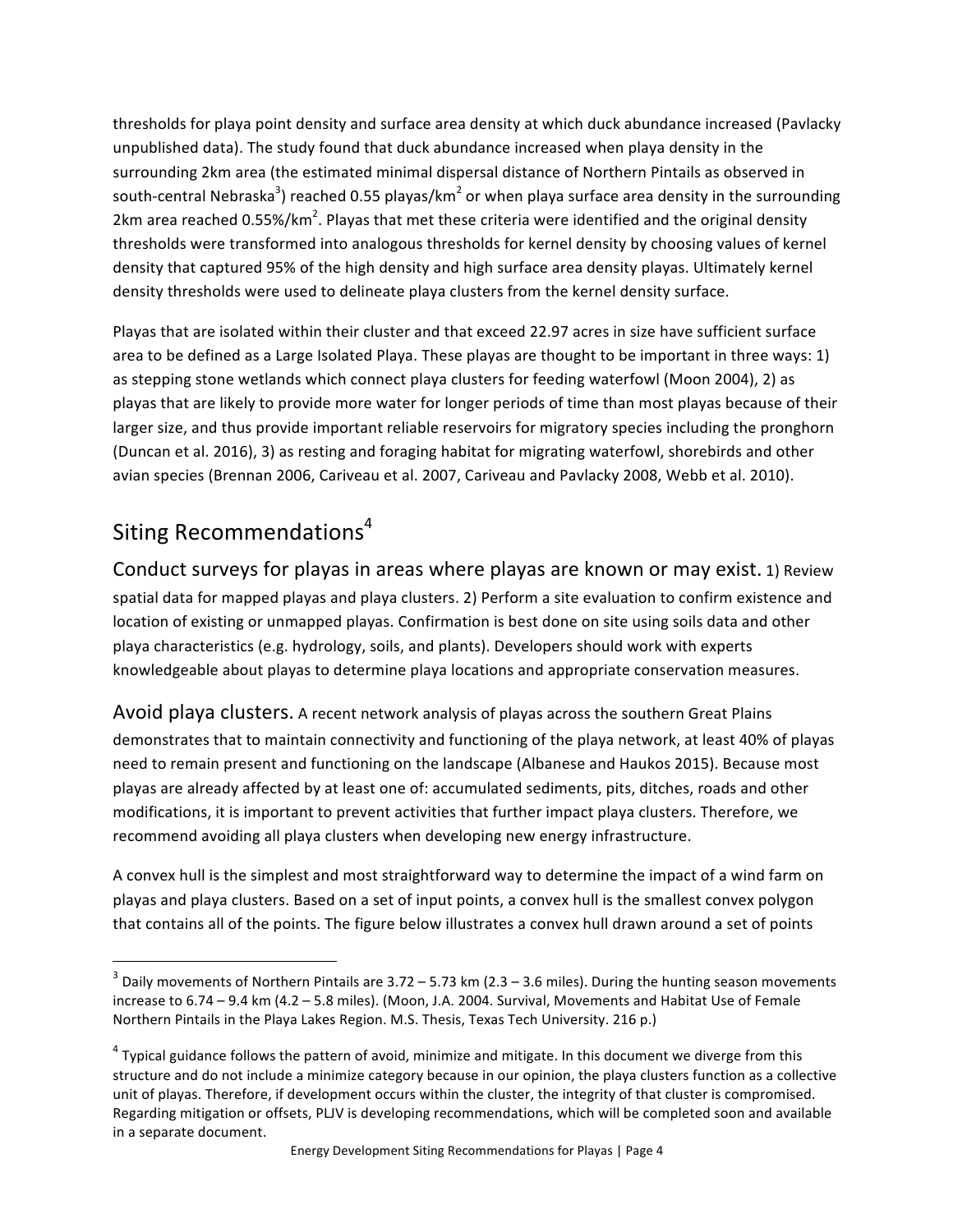representing wind turbines. In this example any playas that intersect the convex hull would be considered to be impacted by the wind farm.



Figure 1. Playas within the convex hull polygon are impacted by turbine development. Development should seek to avoid **impacting playa clusters.**

Development within confirmed playas or playa clusters and large isolated playas as defined by the Playa Lakes Joint Venture and described above should be avoided.

Typical guidance follows the pattern of avoid, minimize and mitigate. In this document we diverge from this structure – the following recommendations do not include a minimize category because in our opinion, the playa clusters function as a collective unit of playas. Therefore, if development occurs within the cluster, the integrity of that cluster is compromised. Consultation with and use of the playa clusters map can help to satisfy Tier 1 and Tier 2 Developer/Operator requirements outlined in the USFWS Land-Based Wind Energy Guidelines. Use of the DSS can also help minimize taking violations under the Migratory Bird Treaty Act and the Bald and Golden Eagle Protection Act, as the relatively large concentrations of waterfowl found at playa clusters can attract bald eagles. For further recommendations regarding mitigation or offsets, PLJV is developing a separate document, which will be completed soon. The complexity of the mitigation strategies and the amount of detail required to faithfully explain them requires a separate document so as to avoid exhausting extension of this one.

### Literature Cited

Albanese, G. and D. Haukos. 2015. Development of conservation and climate adaptation strategies for wetlands in the Great Plains region. Final Report to Great Plains Landscape Conservation Cooperative

Bartuszevige, A.M., D.C. Pavlacky, L. Burris, and K. Herbener. 2012. Inundation of playa wetlands in the western Great Plains relative to landcover context. Wetlands 32:1103-1113.